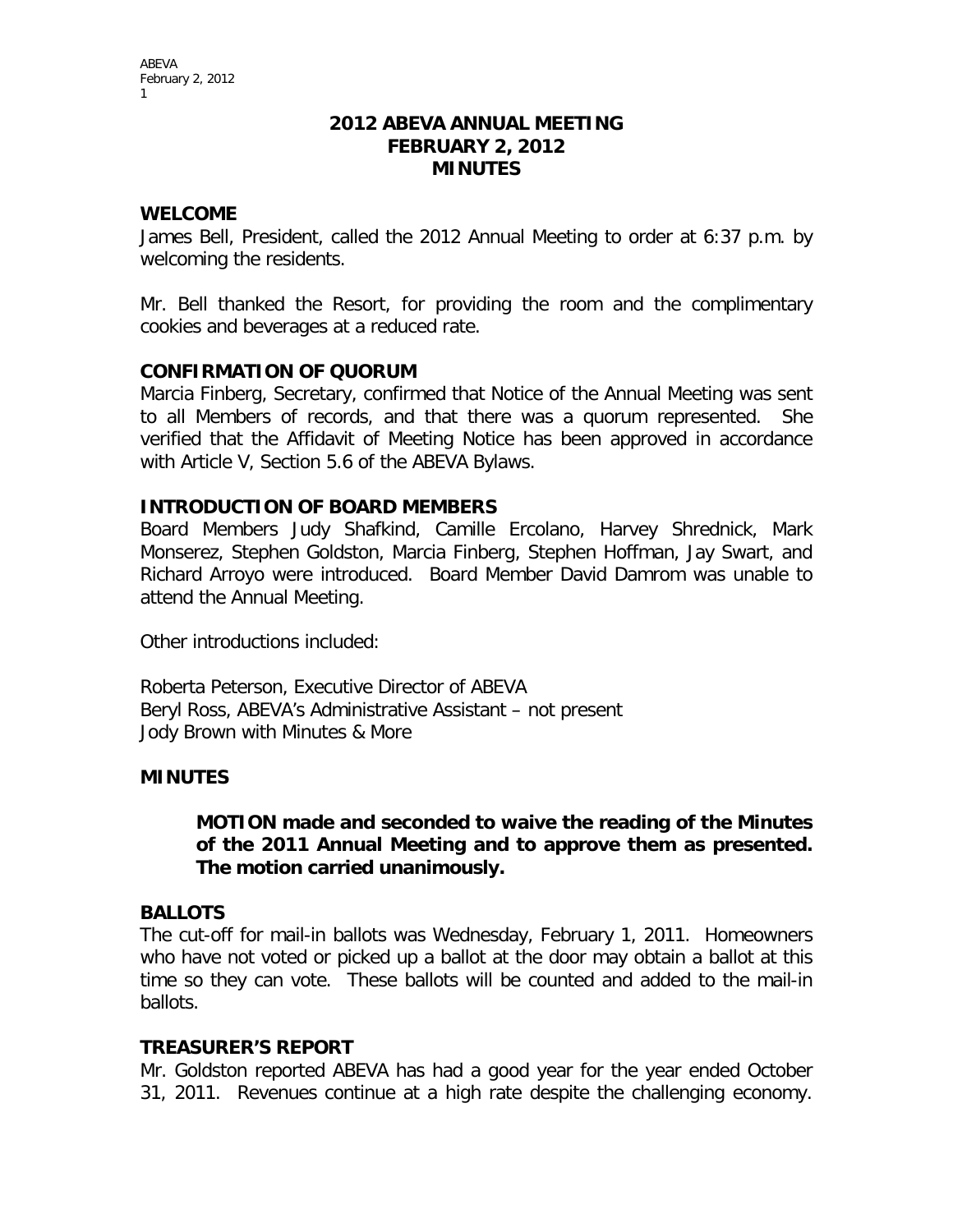Vigorous collection efforts by the Executive Director have resulted in a continuing low bad debt rate. Staff works with the banks and title companies to maximize collection of past due amounts and transfer fees upon sale of a property.

The Staff and Board continue to monitor ABEVA's outlays. The analysis and rebid of the landscaping contract will result in a significant annual savings. Previous board member and Landscape Committee member Mr. Shafkind was thanked for his professional assistance in this project.

ABEVA continues to transfer adequate funds into the reserve account to pay for anticipated future capital projects and periodic maintenance.

As a result of the financial diligence by the Board and Staff, dues will remain at \$275.00 per year.

The annual review has been completed by Cleveland, Estes and Avellone. Homeowners can get a copy of the review by contacting the ABEVA office.

# **STATE OF THE ASSOCIATION**

Mr. Bell reported on the following:

- Dues will remain the same for the coming year.
- There have been no major issues for the Board to deal with, and what they have dealt with has been done easily and efficiently.
- There were six candidates for the Board, with six open seats.

## **SECURITY COMMITTEE**

Jay Swart has served as Chair of the Security Committee. Other Committee Members were Camille Ercolano and Steve Hoffman. Mr. Swart reported the Roving Patrol responded to 6,232 calls in the past year with calls covering alarms, burglaries and robberies, suspicious persons, disturbances, emergency vehicles, property damage, property theft, vehicle theft, water leaks, open windows and garage doors and open pool gates. Over 1,000 were open garage doors during the night.

Homeowners were encouraged to pick up a copy of the new Emergency Guide.

About 85% of the uniformed personnel were changed during the year in an effort to improve the quality of service being provided. A new vehicle was also purchased this year. The purchase vs. lease saves ABEVA \$6,000-\$8,000.

There has been concern about the large trucks parked on Biltmore Circle and the Board worked with the Resort to have these vehicles moved to a different staging area.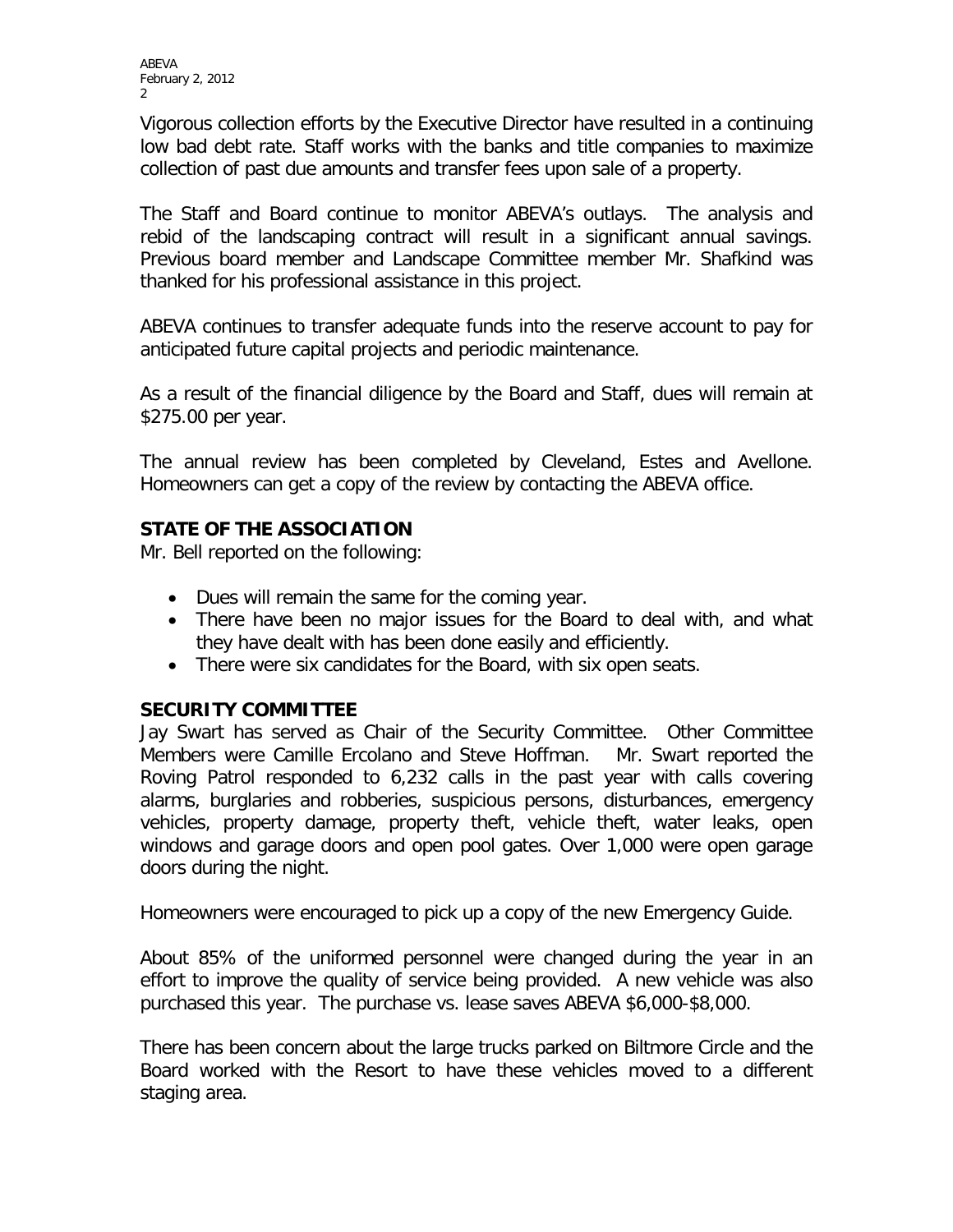#### **GREG STANTON, CITY OF PHOENIX MAYOR**

Mr. Stanton was present to address the Homeowners. He stated his belief the City is at a crossroads, adding the City turns 133 years old in a few days. The City will be partnering with Mayo Clinic, ASU and U of A to assure best use of the land surrounding Mayo Clinic; this area will be heavily populated with medical service and research facilities. The City had contracted with an outside firm to look at the Phoenix Police Department, and their recommendation was to drastically downsize the Police Department while still improving efficiency. Decisions are being made on where future spikes of the light rail will be, with areas to the north and to the south of the Phoenix downtown area being considered. Mr. Stanton stated he is very responsive; he can be reached by phone, by Facebook, and by Twitter. People who contact his office will receive a response.

There was a question with regard to potential for internet connectivity. Mr. Stanton responded this is in development, adding one of world's leading super computers is being built near the airport. Access to this super computer will be worldwide, and it can be accessed by the public as well.

There was a question with regard to whether Mr. Stanton is concerned about anything in the Legislature this year. He responded there will be fewer attacks on the City's coffers this year, but there will be legislation addressing operations.

In response to a question from the floor, Mr. Stanton stated it will be necessary to determine which entity is best equipped to manage air quality.

#### **ELECTION RESULTS**

Mr. Monserez stated there are currently six available positions on the Board. Election results were tabulated by the accounting firm of McEntee and Associates, with 390 Homeowners voting in this Election.

New Board Members are Stephen Hoffman, Stephen Goldston, Harvey Shrednick, Camille Ercolano, George King, and Mark Monserez.

#### **HOMEOWNER FORUM**

There was a question about the PUD. At the present time no definite plans have been made likely due to the economy.

There was a question with regard to whether the Board met with Mr. Colangelo. Ms. Peterson stated she meets with Mr. Colangelo and his team on a monthly basis, and while they have plans to do various things, nothing specific has been shared. Information will be put in the ABEVA Brief as it becomes available.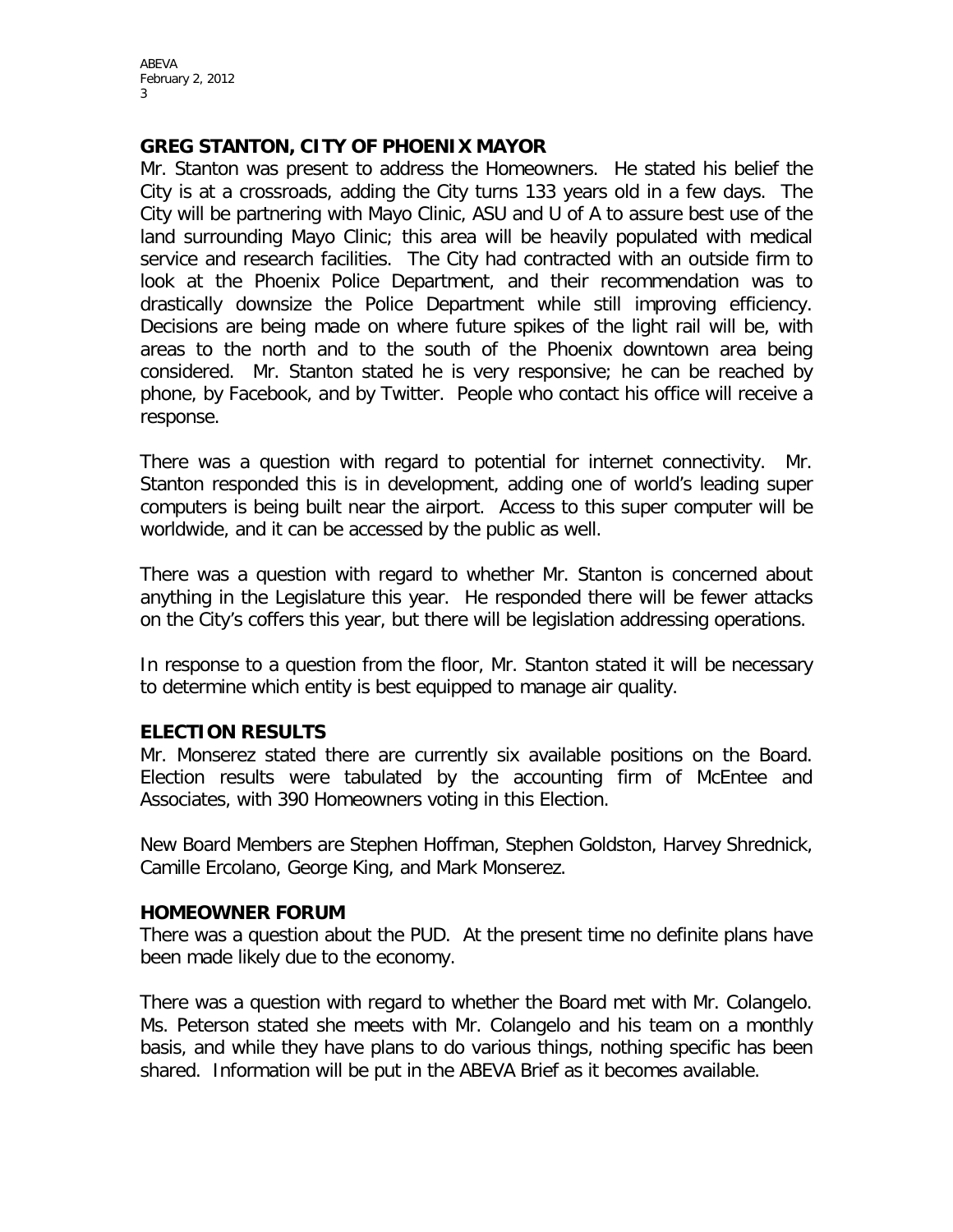In response to a question from Mr. King it was stated Biltmore Loop is a private road although ownership of the road is not clear.

There was a question with regard to repairs to Thunderbird Road and whether consideration has been given to the use of rubberized asphalt. There has been discussion with the Resort about this, as they are the responsible party. They were meeting in Boston last week in hopes to have the budget which includes the road approved.

The Biltmore Ladies Lunch Club continues to meet, providing a wonderful networking opportunity for the women in ABEVA to network. The next meeting is Friday, March 9. Dates are published in the ABEVA Brief.

There was a question with regard to the Roving Patrol being trained in CPR and whether they should be called in a medical emergency. They are trained; however Homeowners should first call 9-1-1. The Roving Patrol can then be called as well so reports can be filed.

There was a question about the camera feeds in the guard house on Thunderbird Trail and where they go. ABEVA has no access to the camera feeds, but it is believed they go to the corporation that installed them.

There was a question with regard to what is expected of the Roving Patrol. They drive the property all day, but have no set "pattern" for their travels. In a 24 hour period they will go through each Association eight or nine times.

It was suggested the various residential areas work together to increase buying power for the installation of cameras and monitoring services.

Homeowners should contact the ABEVA office if there are things they would like to see addressed in the ABEVA Brief.

There being no further business to come before the Membership, the 2012 ABEVA Annual Meeting was adjourned at 7:30 p.m.

Respectfully submitted, Jody Brown, Recording Secretary **MINUTES & MORE**